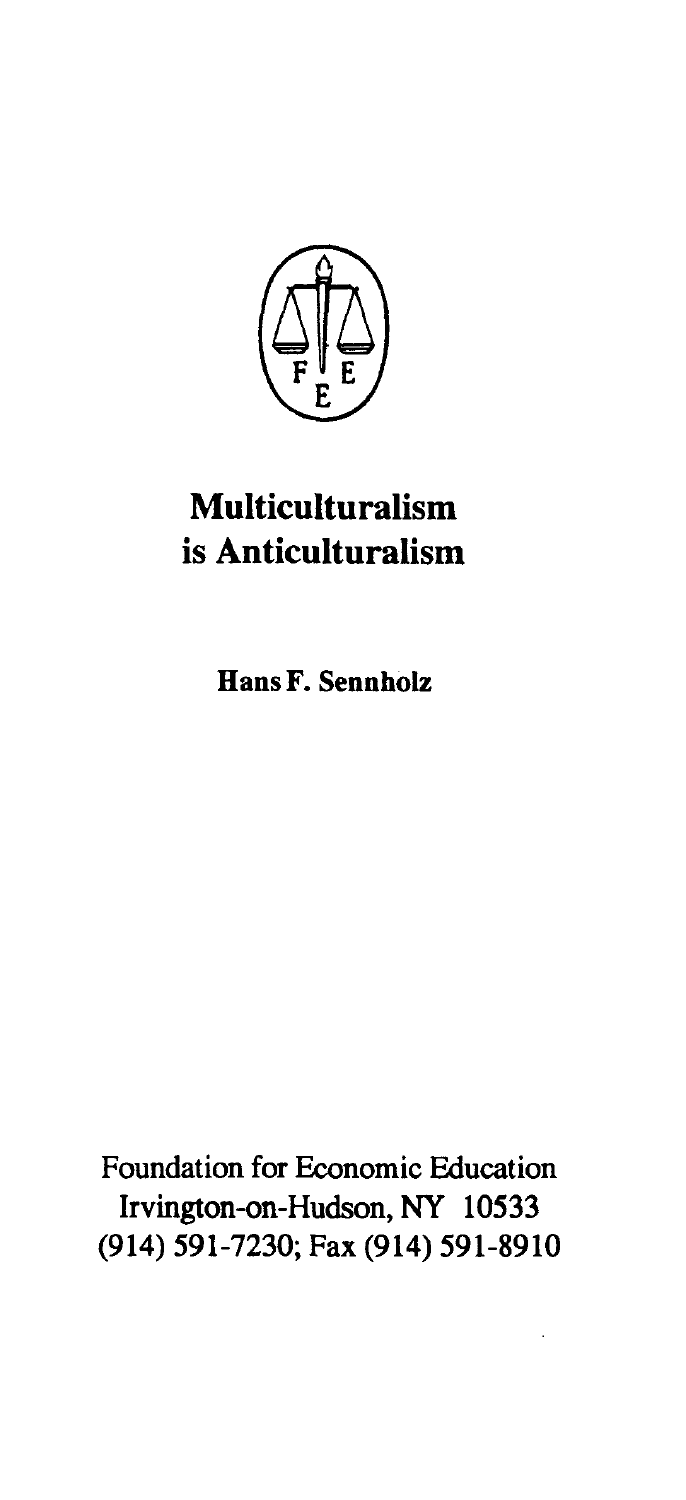Copyright<sup>®</sup> 1993, Hans F. Sennholz

 $\ddot{\phantom{0}}$ 

All rights reserved. No portion of this booklet may be reproduced without written **permission &om the author, except by • reviewer who may quote brief pusaces in a review.** 

MANUFACTURED IN THE UNITED STATES OF AMERICA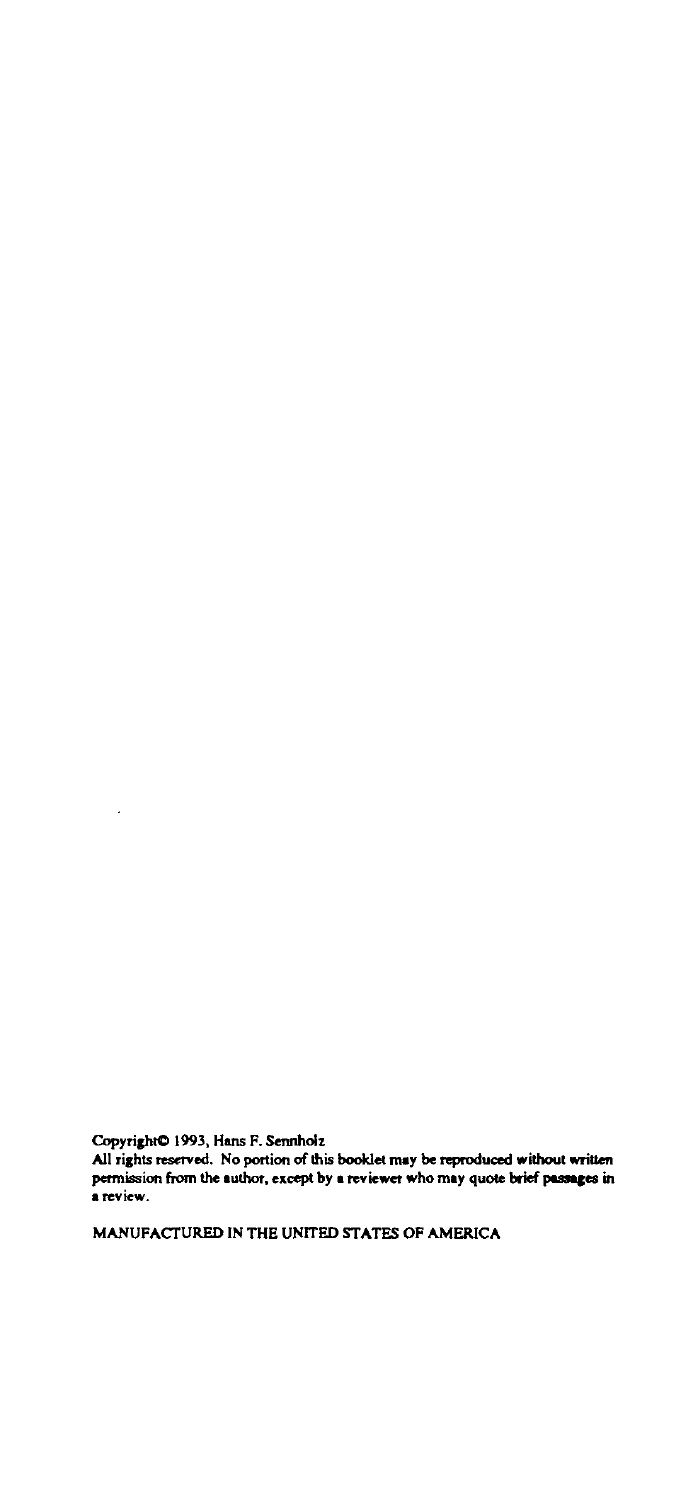## **Multiculturalism is Anticulturalism**

If you believe in individual freedomsocial, economic, political, mental, and spiritual-you are likely to defend the freedom of each and every individual to maintain his cultural heritage, that is, his language, customs, art, history and religion. You will favor the right of parents to impart their religious values to their children and send them to day schools studying the Gospel or Torah. Multi-ethnicity is an American ideal which does not in the least demean your American citizenship or diminish your love of America, the beautiful.

Present-day multiculturalism is a different matter. It does not seek the preservation and promotion of many cultures; it is a vicious attack on the Judeo-Christian culture of the West. It elevates race and gender above the basic moral standards that guide Western society. It is multi-morality, notmulti-ethnicity. In fact, it is a counter-culture which attempts to destroy the moral foundation of American society.

The basic axiom of Western culture always has been the belief in one God and His moral law. The Ten Commandments serve as complete and reliable guides on all questions of life in society. The second table sets the ethical standards. It affirms the general principles of justice or righteousness. It is no command "to do good," but instead an order "to restrain evil." In order to avoid the bad, it says: abstain from coercion; do not commit adultery; do not lie; do not steal; do not covet. Aside from these admonishments, you are free to pursue your own interests.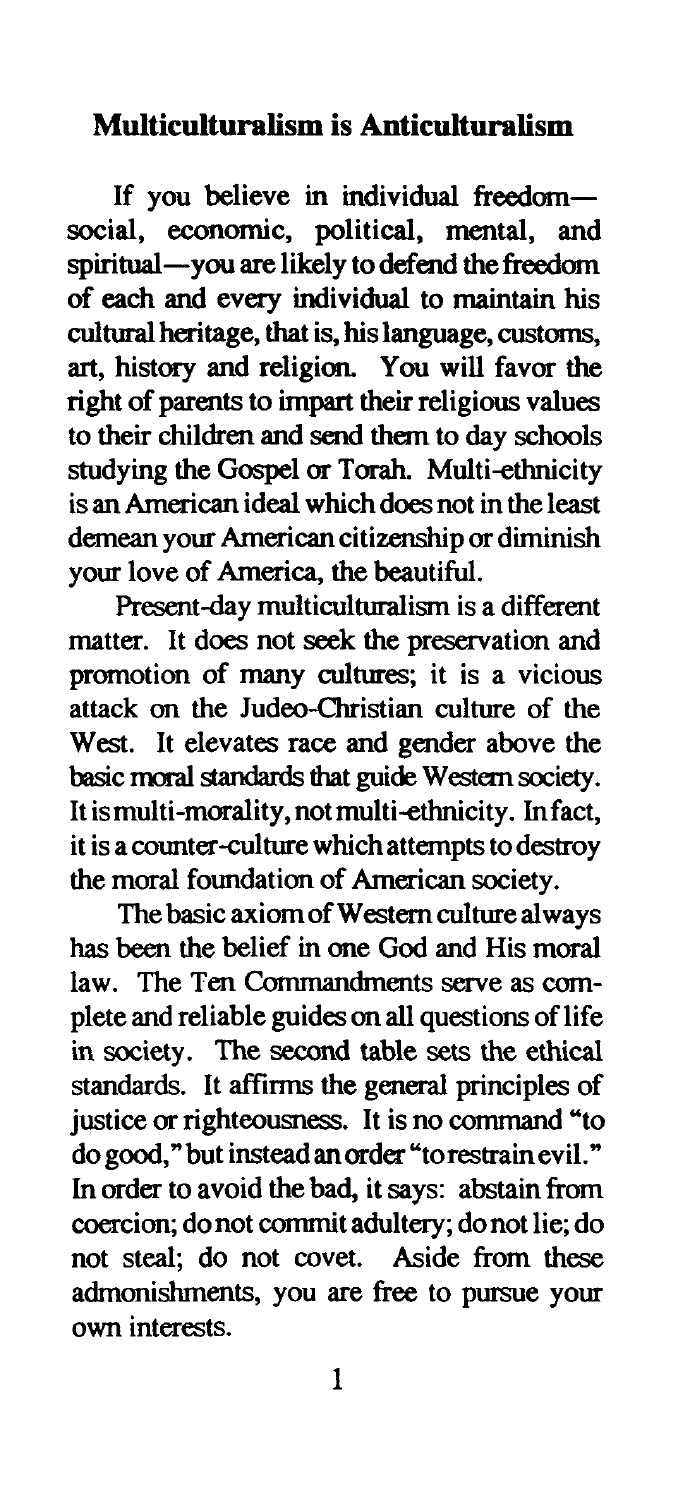The Commandments call for a decent society that interacts voluntarily, a contract society rather than a coercive society, a peaceful society rather than a violent society. They do not elevate some men toruleand lord over other men, nor do they commission some to manage the economic lives of others. On the contrary, the Commandments set out merely to restrain evil. Yet they accomplish so much by unleashing the creative energy of men spurred on by their self-interest, but without harm to others.

*Multiculturalism* rejects all thought of Judeo-Christian moral law, of right and wrong. Its champions loath the thought of a moral law. The better educated, the more secular they are, the more likely they are to spurn it. They accept neither one God nor one moral standard; they prefer to be guided by other considerations such as class, race, or gender.

On all levels of multiculturalism from famous authors writing in the New York Times Book Review to pop entertainers talking on television, they all berate and deride Christian values. They love to strike at the notion of sin, especially the "seven deadly sins": pride, anger, envy, gluttony, greed, lust, and sloth. Lacking any moral vocabulary, they actually turn the sins into righteous human emotions and impulses.

Pride isn't sin-it is a good feeling about yourself. Anger is the reaction of a criminal who was born poor and underprivileged, or of a burglar who was abused as a child. Envy is an American steelworker's resentment aroused by his employer's income. Gluttony is interpreted to mean devotion to one's girl friend or boy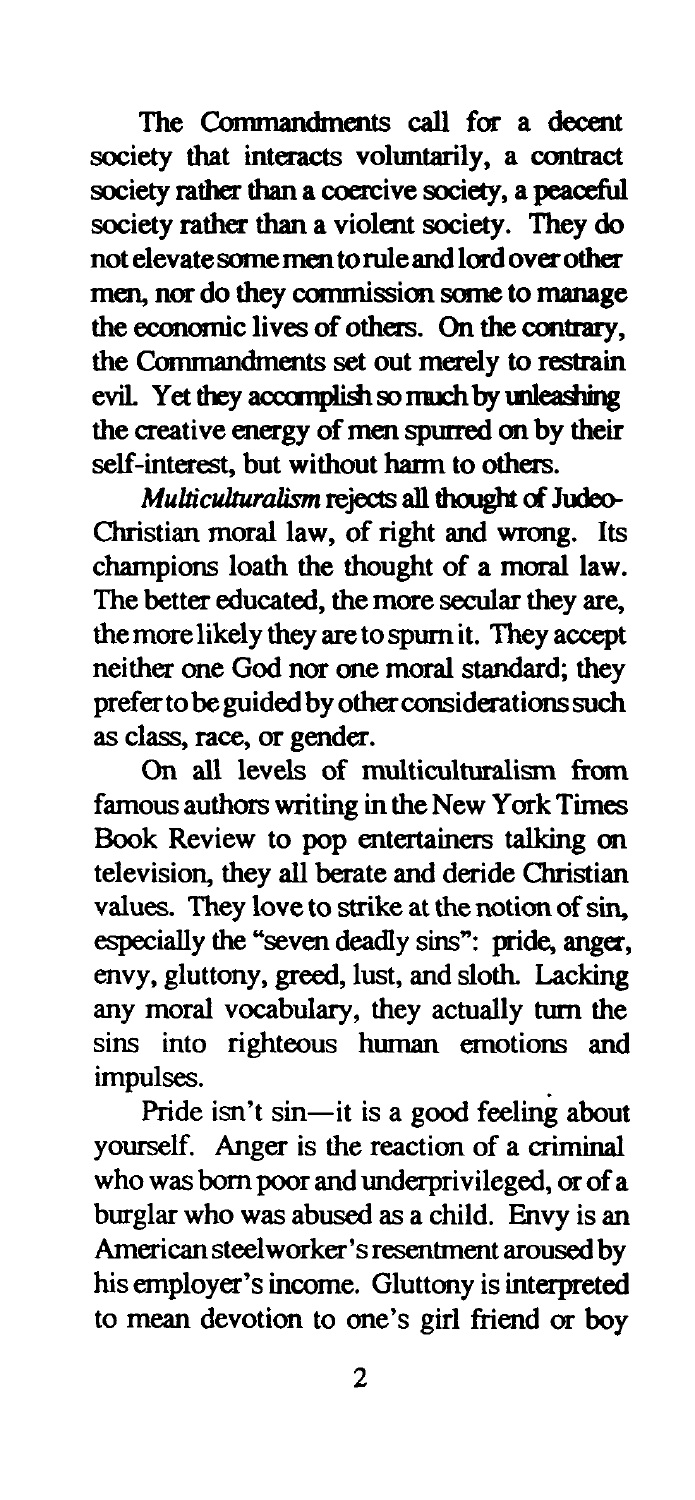friend. Greed is the motive power of the American economic system. Lust is the sexual desire to do and enjoy what comes naturally. And sloth is sitting back and taking time out. In short, the seven deadly sins are no evil acts at all, but rather natmal and sometimes enjoyable compulsions. There is no thought of impulse control, ethical value, and moral conduct.

In her sensational number-one best-seller, *Waiting to Exhale,* Terry McMillan describes the sexual compulsions of some black, middle class women. Husbands or lovers move on in an endless succession of sexual encounters, like bees searching for nectar. There is no thought of morality and impulse control, only lust and the search for men who hopefully will make things right. What makes this book so significant is its acclaim as "the world's finest chronicle" of modern life among African-American men and women. And, above all, being number-one on the best-seller list, it heralds the emergence of multicultural works, previously considered "niche markets." into the mainstream of American literature.

American blacks who turn toward Islam and become Muslims seek to obey the moral laws of the *Nation of Islam,* which forbid lying and stealing, fornication, and use of tobacco, alcohol, or narcotics. They prohibit any eating of pock and unhealthful foods, proocribe idleness and laziness, and even command subordination to civil authority except on the grounds of religious obligation. Yet, no matter how virtuous the American Muslim may be, he is taught to hate, loath, and abhor his white neighbor. His religion accentuates the teaching of hatred.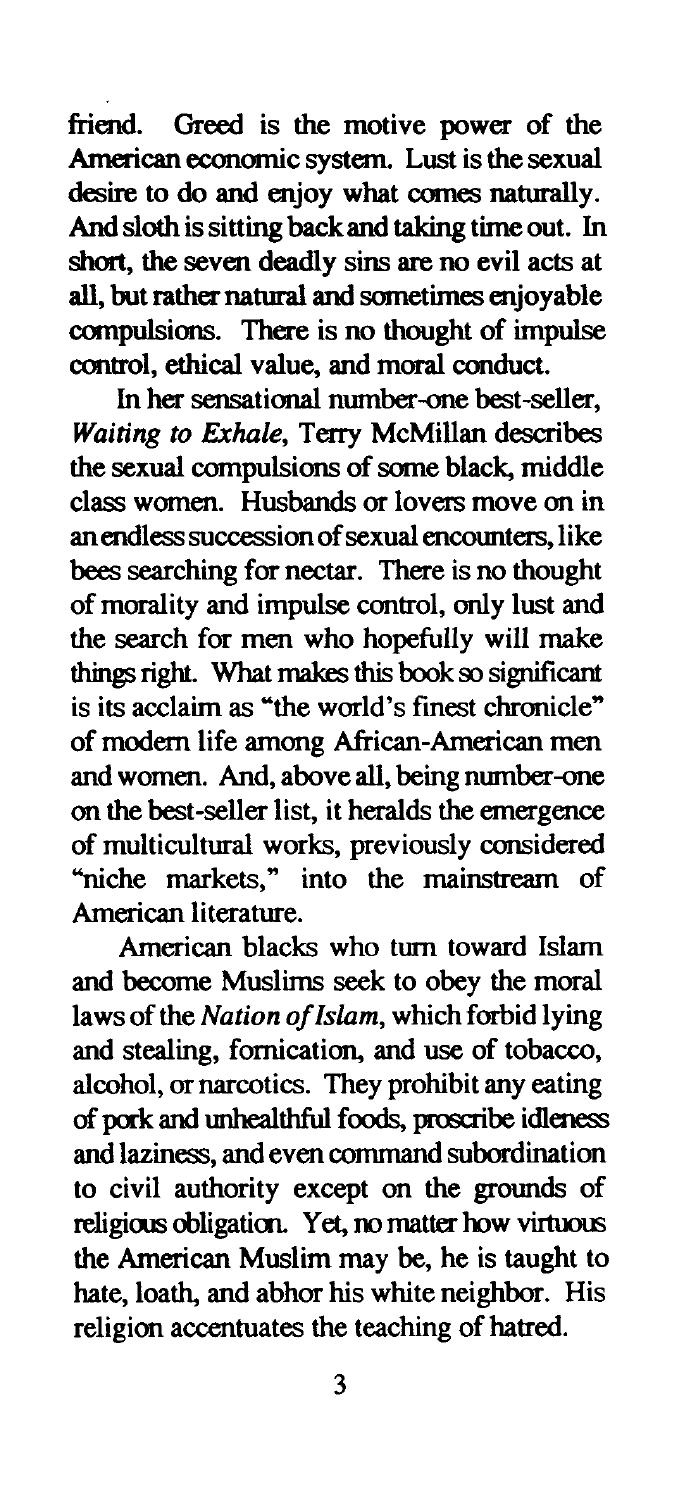"Evezy time you see a white man," MalcoJm X wrote in his *Autobiography* (New York: Grove Press, 1965), "think about the devil you're seeing! Think of how it was on your slave foreparents bloody, sweaty backs that he built his empire that's today the richest of all nations-where his evil and his greed cause him to be hated around the world!"  $(p. 215)$ 

The followers of Islam are unaware that it is better to pardon than to resent. It saves the expense of anger, the waste of spirit, and the cost of hatred. In Muslim ethics, according to Malcolm X: "Why, when all my ancestors are snake-bitten, and I am snake-bitten, and I warn my children to avoid snakes, what does that snake sound like accusing me of hate-teaching!" (p. 243)

Most brands of multiculturalism spring from European roots which have given rise to much evil. More than one hundred years ago *Marxism* launched a powerful assault on Judeo-Christian monotheism and monomorality. It elevated man to the position of God and made the interests of the working class, as seen by the Marxists, the motive power of the moral order.

Countless millions of human beings perished in the labor camps of this moral order. In his novels Alexander Solzhenitsyn described the human tragedy in the vast camp system of the Soviet Union. In his *The Gulag Archipelago* he documented with interviews and reminiscences the workings of the totalitarian system. The death of God and the rise of "working-class morality" brought forth the evils of Gulag.

On all levels of education American teachers nevertheless are holding forth on the evils of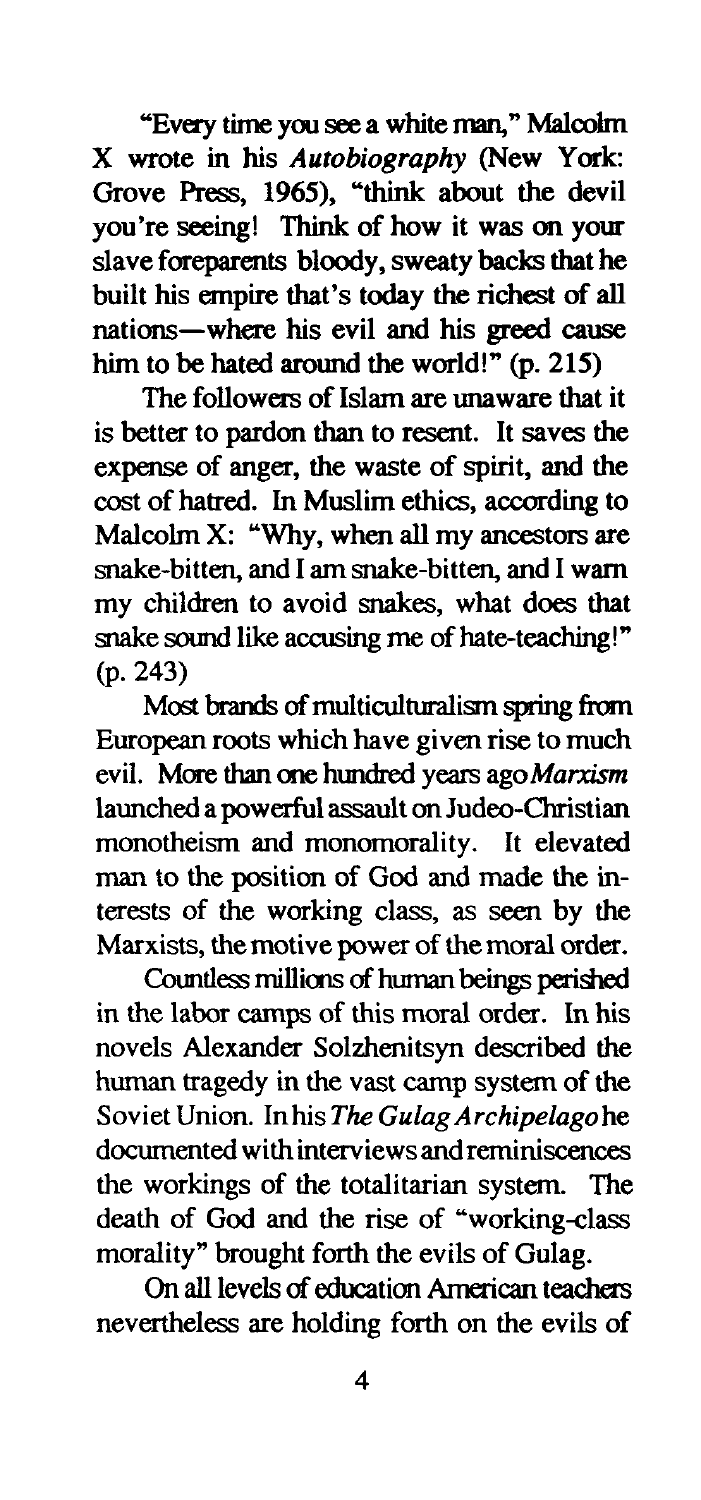working class exploitation by profit-seeking corporations. Despite the discrediting of the socialist world since the collapse of the Soviet Union, they cling to the Marxian exploitation and conflict doctrines. The media confirm them and many politicians dwell on them with the promise to end all economic and social evils with more govermnent programs. In reality, they weaken the incentive to work, destroy the work ethic, and breed vice and crime.

In the footsteps of communism, *Nazism*  developed its own brand of multiculturalism. It taught that the races of man are guided by their own principles of morality. Races determine right and wrong. The Aryan race, according to the doctrines of Nazism, was the superior race designed to rule mankind; its morality was to prevail over all others. Millions of Jews perished by this version of racial morality. Only the collapse of Germany's military might prevented thecompleteruleof"Nazi morality" in Europe.

The American versions of multiculturalism are not guilty of any crimes against humanity, but their reasoning is as flawed and potentially hannful as that of the class or Aryan race culturalists. They, too, reject any transcendent source of morality. To them, only that which furthers the cause of the race or gender is moral.

While white racism is widely discredited and rejected by American society, black racism receives much applause. It can be found inmost classes on African-American studies at many universities and with a small criminal underclass which preys on black and white victims. Yet, both the discredited white racists and the celebrated black racists are intellectually and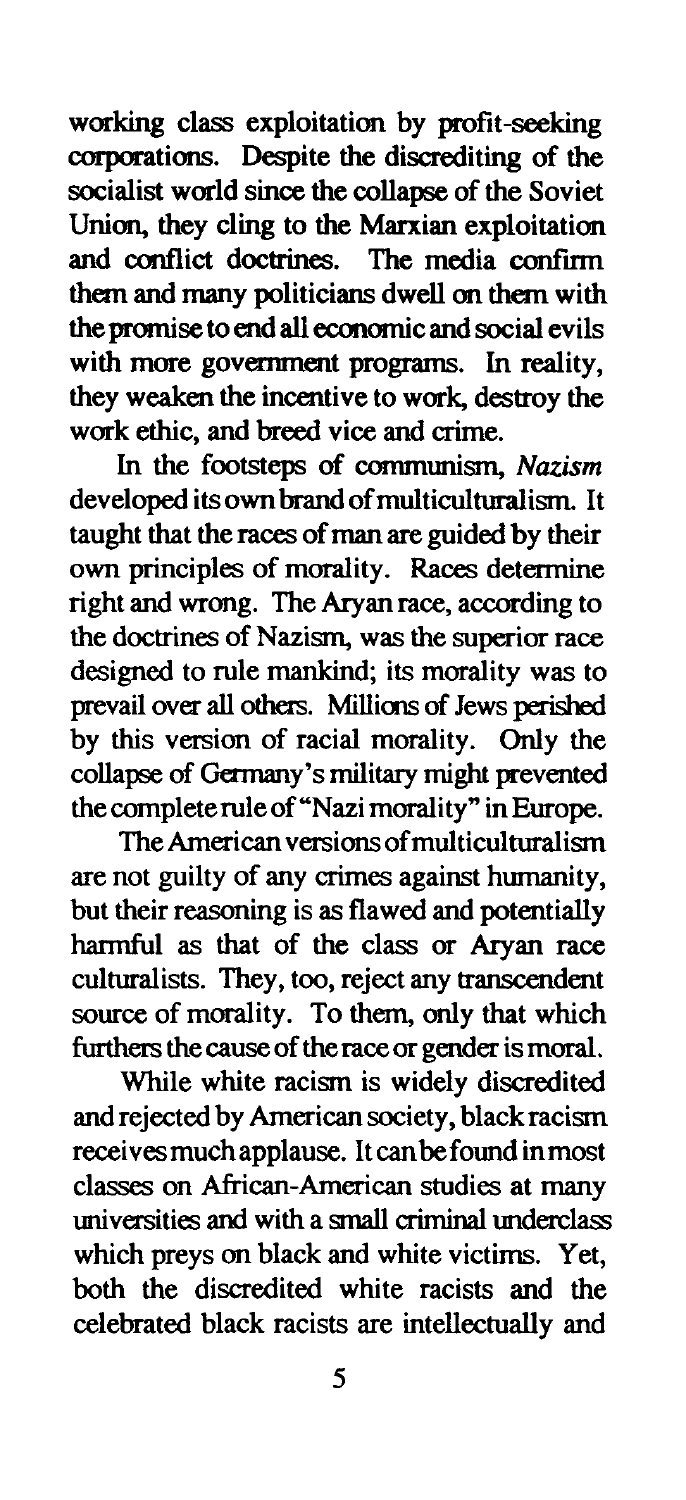morally alike.

Similarly, some women's organizations can be heard in the streets and on the air: "My gender, right or wrong." They are indistinguishable from the class warriors who say: "My able from the class warriors who say: class, right or wrong," or the Aryan racists who shout: "My race, right or wrong." Our contemporary media abhor the latter but are always ready to applaud the black racists and the militant feminists. They, too, seem to be unaware that there is no black morality-only morality, no black justice-only justice, no feminine justice-only justice. There is one moral law for all humanity.

All levels of government are adding their weight to the sway of multiculturalism. In the name of separation of state and church, the legislators pass laws, the bureaucrats write regulations, and the judges issue orders that seek to ban Judeo-Christian values from public life. Most public school teachers now believe that the Ten Commandments-and even references to Christian holidays or traditionare illegal.

In today's politically correct environment the person who holds to one moral law for all humanity may be called a bigot. It is true American multiculturalism does not enforce its views with armed terror as did the communists and Nazis. It works through "social terror," that is, stigma, scorn, and ridicule, and through economic repression and even expulsion from one's profession. The vocal defender of Judeo-Christian morality is banned from many American campuses.

Despite such an array of counter-culture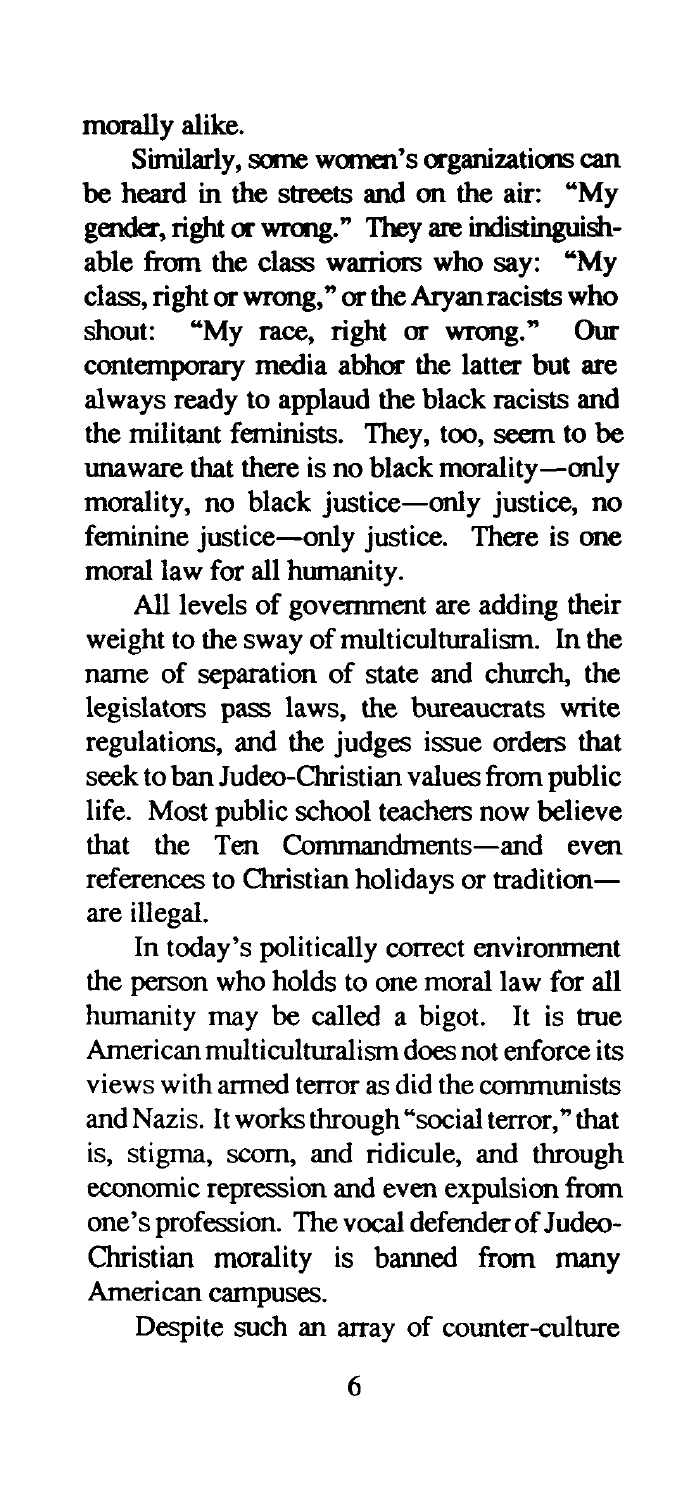power nothing immoral is ever permanent. Evil does not live very long; it is self-destructive. Only the moral will endure to the end of time.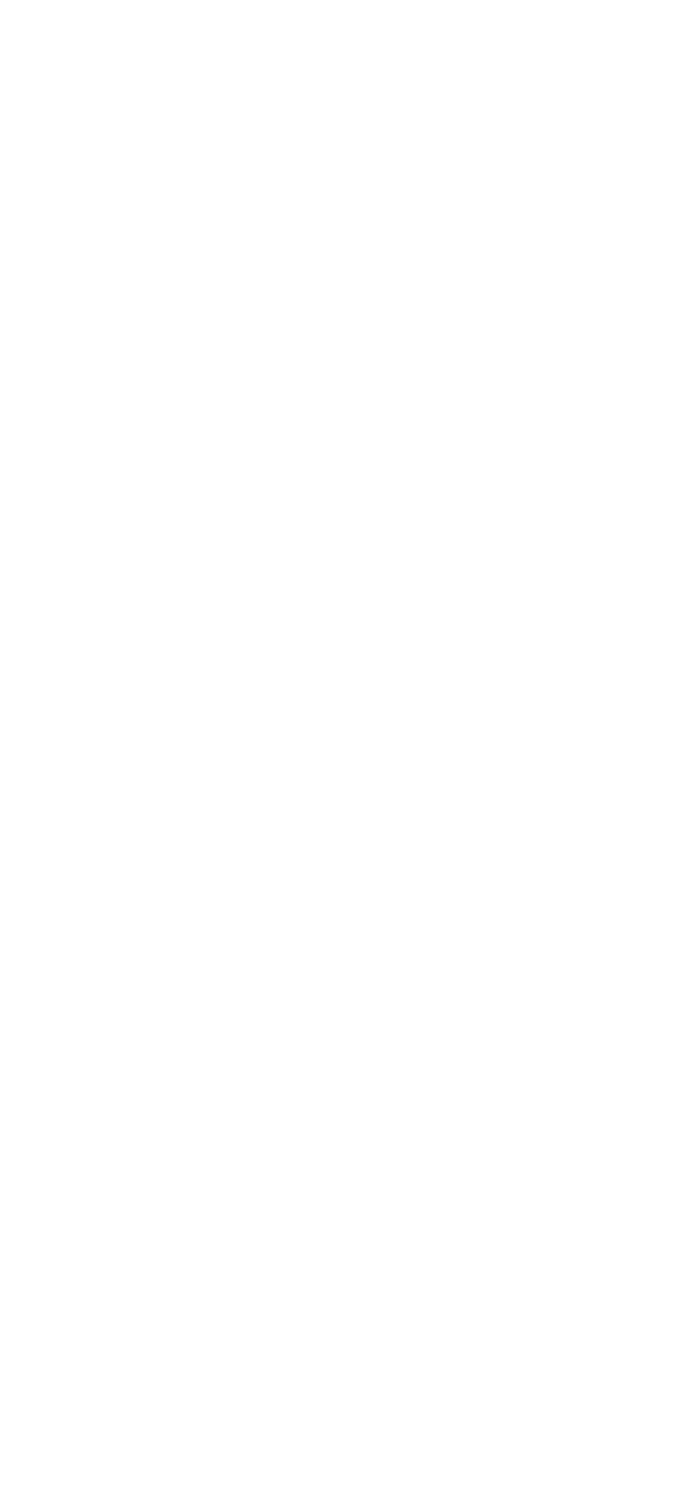

Additional copies of *Multiculturalism is Anticulturalism* and six other pamphlets by Dr. Semholz, *Education and Indoctrination, A Good Education, The High Ground, Man Must Work, In Pursuit of Excellence,* and *Poor Countries*  are available from:

Foundation for Economic Education Irvington-on-Hudson, NY 10533 (914) 591-7230; Fax (914) 591-8910

Phone orders with VISA or MasterCard.

|  |  | Multiculturalism is Anticulturalism |
|--|--|-------------------------------------|
|--|--|-------------------------------------|

- [ ] *Education and Indoctrination*
- [ ] *A Good Education*
- [ ] *The High Ground*
- [ ] *Man Must Work*
- [ ] *In Pursuit of Excellence*
- [ ] *Poor Countries*

| Quantity        | Price<br>Each | Shipping &<br>Handling |
|-----------------|---------------|------------------------|
| Ordered         |               |                        |
| $1-9$           | \$1.00        | 0                      |
| 10-49           | .90           | 5%                     |
| 50-99           | .80           | 5%                     |
| 100-299         | .70           | 4%                     |
| 300-499         | .60           | 4%                     |
| 500-999         | .50           | 3%                     |
| $1,000$ or more | .40           | 2%                     |
|                 |               |                        |